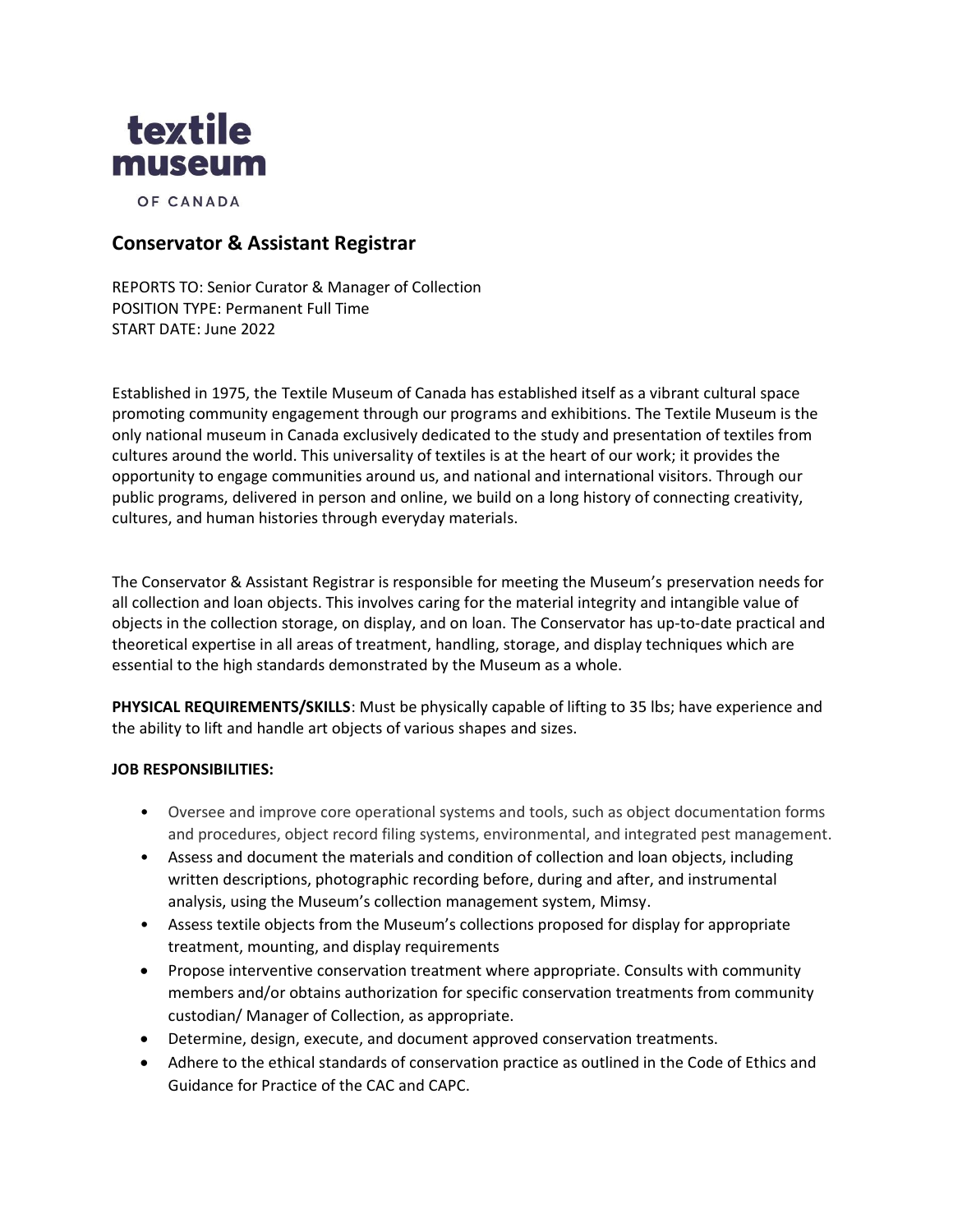- Determine and provide guidance regarding preventive conservation and preservation measures, including issues relating to access, handling, housing, storage, environmental control, object installation and de-installation, exhibition, packing, and transit.
- Work with lenders, Project Lead(s), and technicians on using appropriate casework materials, developing appropriate hanging mechanisms and processes for mounting objects for display, including the fabrication of mannequins for elements of clothing.
- Determine and oversee Collection Gallery rotation schedule.
- Oversee lighting set-up in exhibitions and record light levels in the galleries in Mimsy.
- Supervise objects displayed in museum galleries, including conducting cleaning and security checks, and maintaining accurate records.
- Monitor all environmental levels (light, humidity, temperature, security) in the Museum galleries and storage; and keep environmental monitoring software up to date.
- Review object request list; providing a budget and timeline for implementing treatment; reviewing facility reports and casework.
- Research and implement storage upgrade solutions.
- Assist with arranging loan agreements, shipping, insurance and customs paperwork for in-house touring exhibitions, and incoming exhibitions, artwork, and object loans.
- Assist with preparation of objects for loan, including condition reporting, packing, and arrange shipping as needed.
- Initiate post-acquisition procedures: arranging initial location; accessioning; applying object numbers; cataloguing and conservation assessments before movement to permanent storage.
- Participate in training opportunities sharing expertise with Museum professionals and others both in the Museum and at off-site locations.
- Supervises all activities of conservation interns, volunteers, and contract conservators/mountmakers.
- Provides guidance and specific instruction to a variety of staff involved in acquiring, storing, housing, displaying, and transporting objects; and to those charged with designing and maintaining building environmental controls.
- Oversees the operations and maintenance of the conservation workplace, including the observance of health and safety standards.
- Develops and carries out emergency preparedness planning and response, in collaboration with other staff (curatorial, building maintenance, etc.).
- Assist in the general administration of the department, including ordering materials and equipment, general laboratory duties and other work, as necessary.
- Undertake such other duties commensurate with the level and scope of the position that may be required from time to time, as agreed with your supervisor.
- Work to further the goals and objectives of the Museum and participate actively in the life of the institution. Act respectfully, accountably, and generously towards other staff, volunteers, and the public.

## **EXPERIENCE REQUIRED:**

• Master's degree or Graduate Diploma in conservation, and a minimum of three years of relevant experience.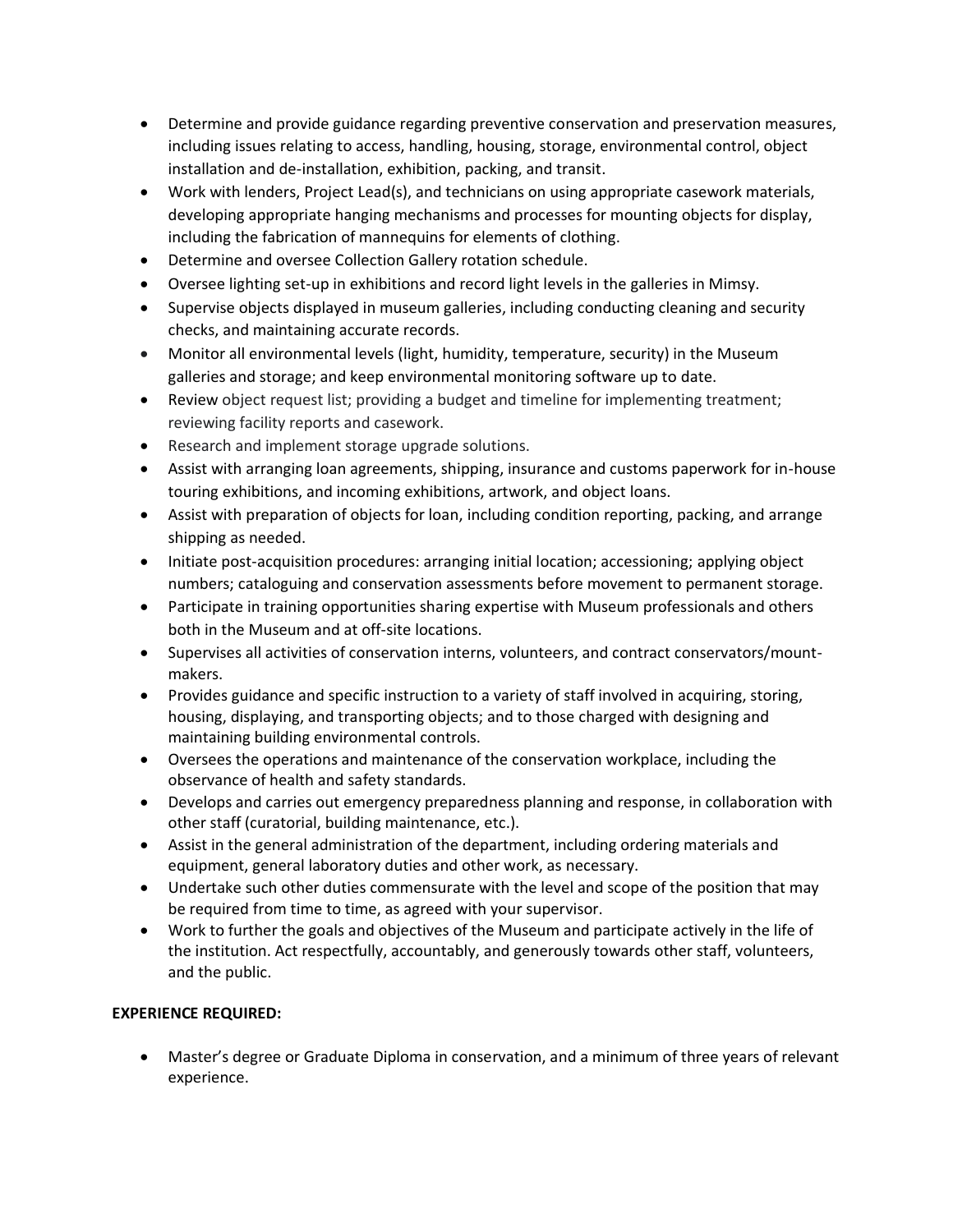- Working knowledge of the Code of Ethics and Guidance for Practice of the Canadian Association for Conservation of Cultural Property (CAC) and of the Canadian Association of Professional Conservators (CAPC)
- Proven ability to work with three dimensional composite objects; hand sewing skills are essential
- Experience planning and managing projects to ensure that deadlines are met and provide clear, detailed and accurate records of all treatments undertaken in accordance with professional conservation standards
- Strong organizational and research skills, as well as the ability to work independently and collaboratively
- Working with source communities to determine best practices for care, storage and display; experience working with Indigenous ancestral belongings in particular is a very strong asset.
- Knowledge of, and a commitment to upholding the United Nations Declaration on the Rights of Indigenous Peoples is considered essential.
- Experience with Word, Excel, Adobe Acrobat, MIMSY, web-based image databases and archives.
- A specialization in textiles and preventive conservation is an asset.
- A commitment to follow the Museum's COVID-19 safety guidelines and proof of full vaccination prior to attending onsite shifts.

## **COMPENSATION**

- 1. Hiring Salary: \$50,000 per annum, paid biweekly
- 2. A comprehensive health and dental benefits package that begins on your first day
- 3. Two weeks of paid vacation
- 4. 10 paid sick days
- 5. 5 paid personal days
- 6. Work from home days as approved by your Supervisor

### **TO APPLY:**

Qualified candidates should email their cover letter and resume as a single document to: [hrsearch@textilemuseum.ca](mailto:hrsearch@textilemuseum.ca) by June 24, 2022 at 5 pm.

The email subject line should read:

<title of position applied for> <followed by applicant's last name>

Kindly note that we will accept no phone calls. We thank all applicants for their interest but advise that only those selected for an interview will be contacted. Interviews will be scheduled with selected